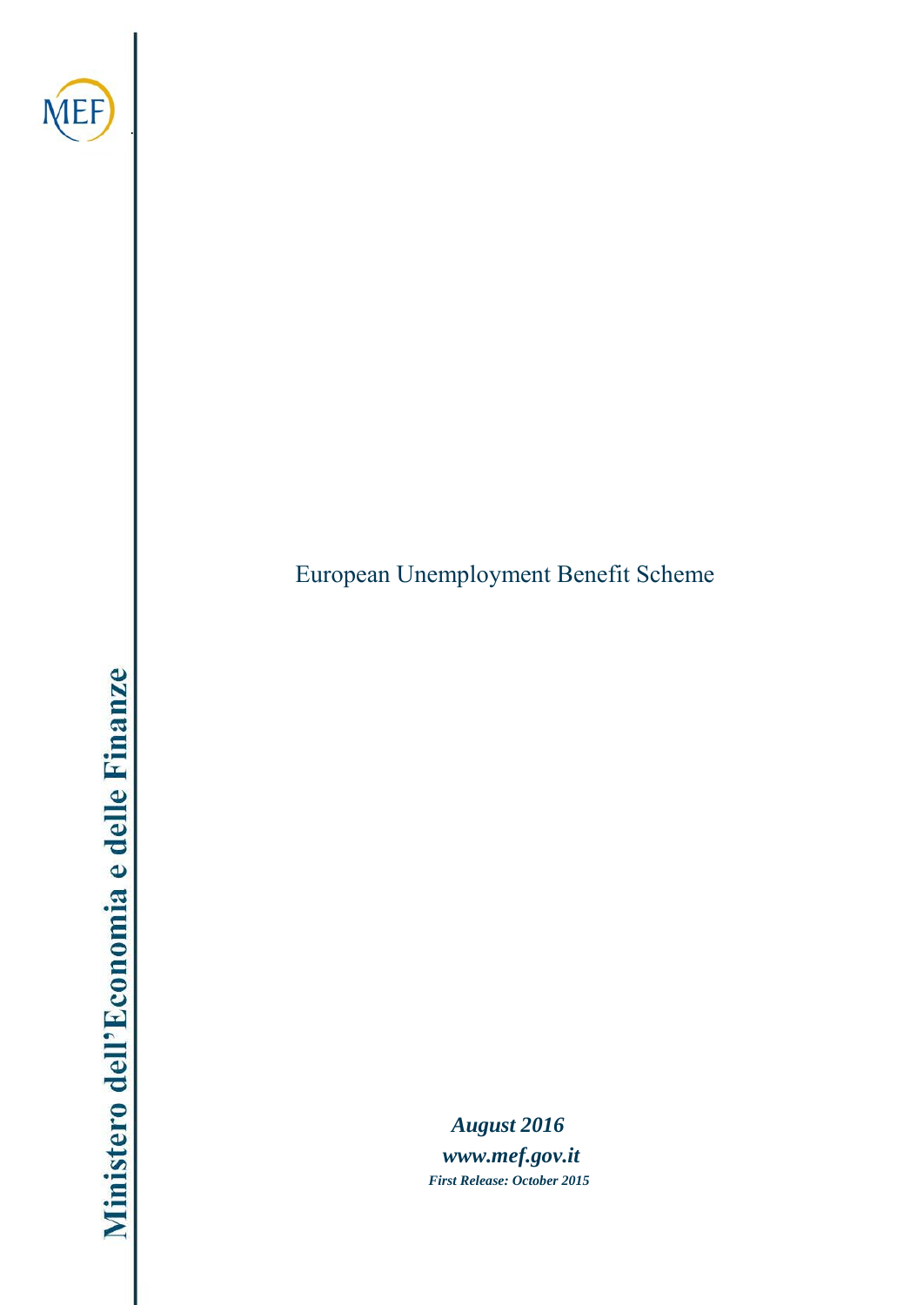## **European Unemployment Benefit Scheme**

*Measures to address the social cost of the crisis and enhance citizens' trust in the EU are needed. Adjustments, notably in the labour market, could greatly benefit from a common cyclical unemployment support that would amplify positive spillovers, impact and effectiveness of reforms. In addition, a positive signal on the irreversibility of the common currency would contribute to macroeconomic stability and anchor positive expectations. In a monetary union, in the absence of the instrument of the exchange rate, it is of paramount importance to adequately address the impact of adjustments on employment dynamics. The scheme should include an appropriate incentive structure in order to limit moral hazard and avoid permanent transfers from some countries to others. The advantage of the current proposal is the possibility of implementing it on the basis of existing Treaties. More ambitious initiatives could be envisaged in the future with Treaty changes.*

## *1. Rationale*

The proposal for the establishment of a European unemployment scheme has been explored for a while by European and international institutions as well as academics, think-tanks and policy makers<sup>1</sup> as a possible first step towards the establishment of a common fiscal capacity to tackle asymmetric shocks and as a mean to strengthening the social dimension of the EU. It is part of the proposals made in 2012 by the Commission both in its Communication on the Social Dimension of  $EMU<sup>2</sup>$  and in the Blueprint for a Deep and Genuine EMU and it was advocated in the 2012 Report of the Four Presidents. However, while no substantial progress has been made in the policy debate since the proposal was first tabled, reasons for its implementation have further strengthened.

First of all, the depth and length of the crisis as well as its long lasting impact on growth potential, stress the need for a mechanism to smooth the fluctuations of the economic cycle. An insurance mechanism would help in building a consistent aggregate fiscal stance at euro level, ensure that countries under fiscal constraints do not have to cut automatic stabilizers during the crisis and therefore reduce negative spillovers in case of future crises. Moreover, even if targeted at cyclical employment dynamics it avoids cyclical downturns turning into permanent losses of output and employment. Even countries that do not directly benefit from the mechanism would gain in the medium term from a more stable macroeconomic environment, with strengthened demand and in the long run from better growth perspectives of the other countries. Finally, a full commitment of member states to a shared long term vision and to a consistent road map anchors economic expectations to perspectives of more prosperity and stability and has an immediate impact on the economy, even if the realization of the project is for the long run.

Secondly, far reaching common initiatives are needed to address the European social emergency and modernize our social model to promote and facilitate adjustments that are taking place, notably in the labour market, all across the EU. The establishment of an

<sup>1</sup> See among others: Bruegel, *Benefits and drawbacks of European Unemployment Insurance*, presented at the Milan Informal Ecofin, September 2014; Bertelsmann Stiftung and EU Commission - conference on European Unemployment Benefit Scheme, October 2013; *Common unemployment insurance scheme for the euro area - Cost of Non-Europe Report -* European Parliament 2014*; Towards a Fiscal Union for the euro area* – Note by IMF staff - July, 2013 and technical notes from the French and Italian Treasury (*An unemployment insurance scheme for the euro area*, *Tresor-Economics*, n. 132/2014; *Un'Assicurazione europea contro la disoccupazione: contesto, analisi e proposte di policy - MEF, Note Tematiche* 1- 2015). Further work by CEPS is ongoing on a mandate from the Commission for a detailed assessment of *Feasibility and added value of a European unemployment benefit scheme* and reports should available shortly. 2 COM(2013) 690, Brussels 2.10.2013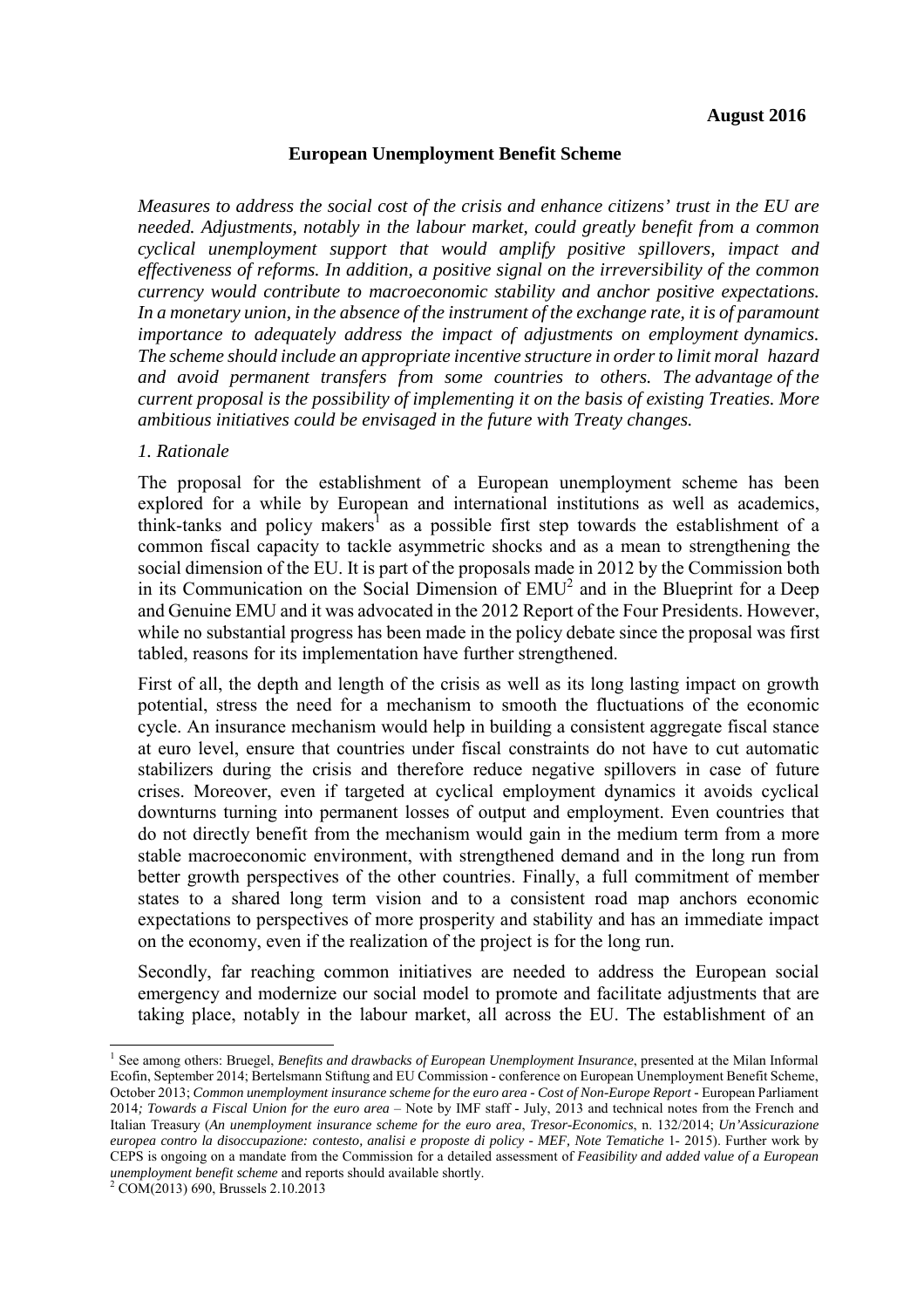unemployment insurance scheme will enhance the implementation of reforms that are key for a better functioning of the EMU. It could stimulate convergence of different labour market institutions and add the European dimension which is necessary to achieve successful policy coordination. Far from being a way out for countries that are not accelerating reforms, risk-sharing could be a driving force behind reforms. It could provide incentives to national initiatives, as it is happening, for example, with the domestic reforms of the banking sector triggered by the Banking Union. On the contrary, separate national initiatives could end up being mutually inconsistent.

## *2. Design*

The design of the scheme should be as simple as possible and involve gradualism of implementation. The scheme is meant to address future shocks, once a buffer of resources has built up.

There are of course substantial differences among national labour market institutions. The gradual implementation of the scheme would be an incentive for national and EU level reforms to foster mobility and create a truly single labour market. If properly designed, it could trigger gradual approximation of national institutions, smoothing the main differences and causes of segmentation. The scheme should include an appropriate incentive structure in order to limit moral hazard and avoid permanent transfers from some countries to others.

To follow those objectives possible features of the mechanism include:

- *Scope*: the mechanism should be aimed at euro area member states and address only short term cyclical developments, notably cyclical unemployment – so that the use of the shared resources is largely outside the control of national governments while beneficiary countries still bear the responsibility of addressing structural unemployment. A timely intervention on after severe unemployment shocks, possibly complemented by effective active labor market policies, would help reducing the likelihood of an increase in structural unemployment.
- *Activation*: the benefit would be triggered only in cases of sufficiently large negative shocks.
- *Duration and size*: the benefit would be limited in time and in size, thus possibly being topped up by national benefits where appropriate. Length, coverage and eligibility should also be set in a way respectful of current national arrangements. It would therefore act as a basic insurance that could progressively evolve in time as the scheme triggers elements of convergence, (for example it could last 6-8 months, with a replacement rate of around 40-50%).
- *Eligibility*: eligibility could be linked to harmonized conditions of labour activation/job search activities. This would also trigger further steps towards harmonization of Public Employment Services and the establishment of truly European coordination on the matter (EURES). Progress in portability of entitlements and professional qualification would also be warranted.
- *Earmarking of resources*: while there should be no flexibility in the destination of resources – to be earmarked in connection with the unemployment situation – more resources would be available at national level for other anti-cyclical purposes, thus limiting pro-cyclical cuts.